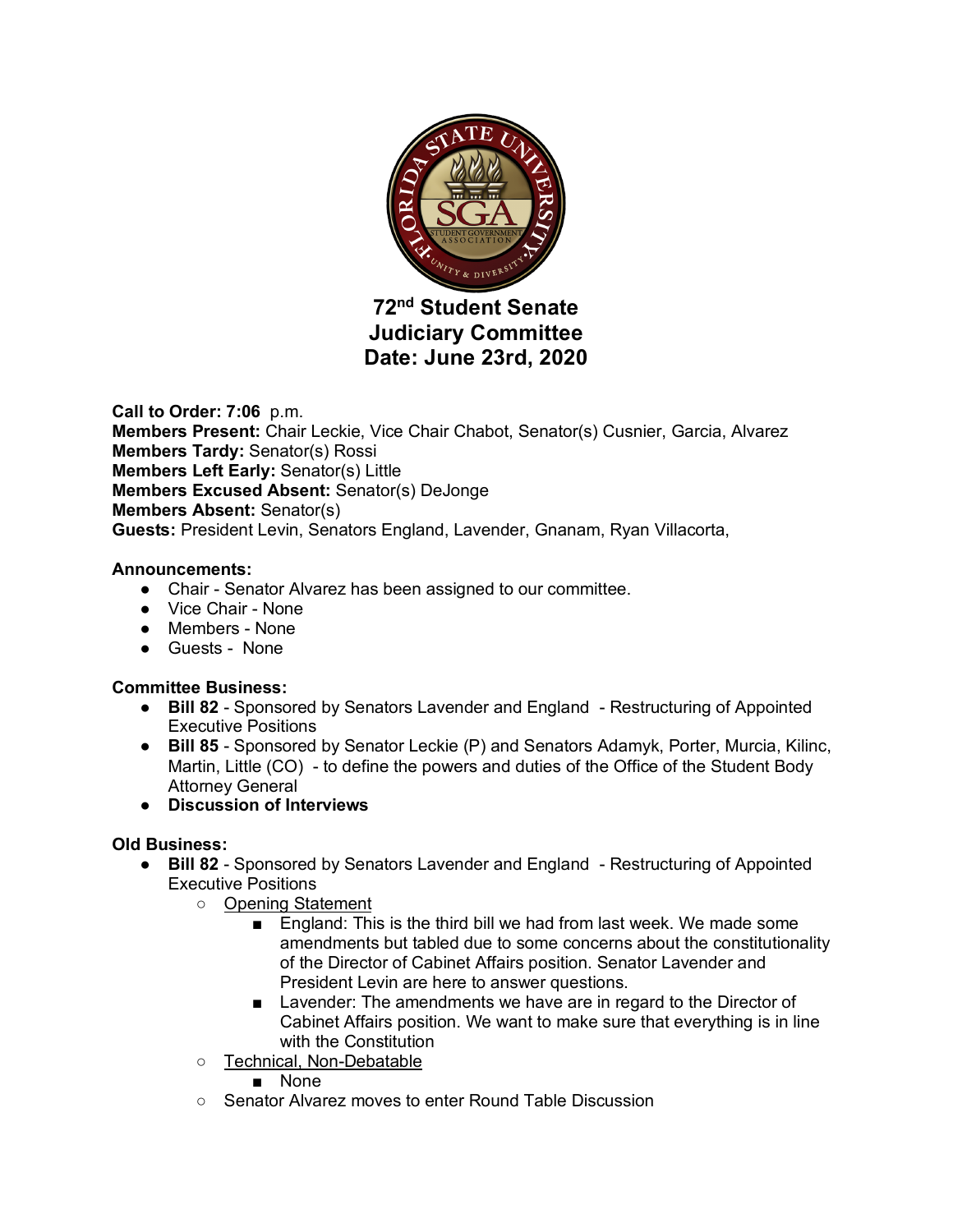- Senator Cusnier seconds
- Round Table
	- Alvarez moves to amend 301.1 to add "and the vehicle through which the Student Body President and Vice President execute their constitutional powers and carry out their administration's programs, projects, and agenda.", Chabot seconds
		- Sponsors do not find it friendly
		- Opening
			- Alvarez: I bring up this amendment to help give legal backing to the executive branch and to make sure the officers in this office have a constitutional background to work off of. Specifically in regard to the Deputy Chief of Staff and have them help the Vice President. Given that we have executive power split between President, Vice President, and Treasurer, this would give the members in this office more legitimate backing in regard to serving other executive members other than the President.
		- Technical, Nondebatable Questions: None
		- Lavender: Can you go over the changes again?
		- Alvarez: This gives legitimate backing to members of the Executive Office of the President by providing that they are an extension through which Executive members carry out their constitutional duties.
		- Chabot moves to enter roundtable, Little seconds
		- England: Point of information. What is wrong with the current language? It currently says the Executive Office of the President is the admin support system for the executive branch.
		- Alvarez: The current language doesn't go far enough. This protects the Executive Office of the President more to ensure that it is constitutional.
		- Lavender: The thing that is sticking out to me it including the Student Body Vice President. I think that it disrupts the hierarchy.
		- Alvarez: Understanding that the Student Body Vice President does have executive power and this chapter includes the Deputy Chief of Staff, I think it is important to cover this in the chapter.
		- England: Every week we seem to be finding new problems. Last week, we left with the idea that the problem was with the Deputy of Cabinet Affairs. I think that adding this is unnecessarily confusing and doesn't make it clear what the Student Body President is going for here.
		- Lavender: Especially now, there is a demand for students to be involved. We should be creating positions that are accessible to the student body.
		- Garcia: I appreciate the specificity of this amendment. Reading the amended version that Alvarez proposed, it makes it clearer to me, especially since I am newer to this. Making this easier to read will make it easier for students to get involved.
		- England: The biggest problem for us is that the Student Body Vice President is mentioned. There is a reason we did not include them in the original version. It makes it confusing as to who they report to. It already says they support the executive branch. We would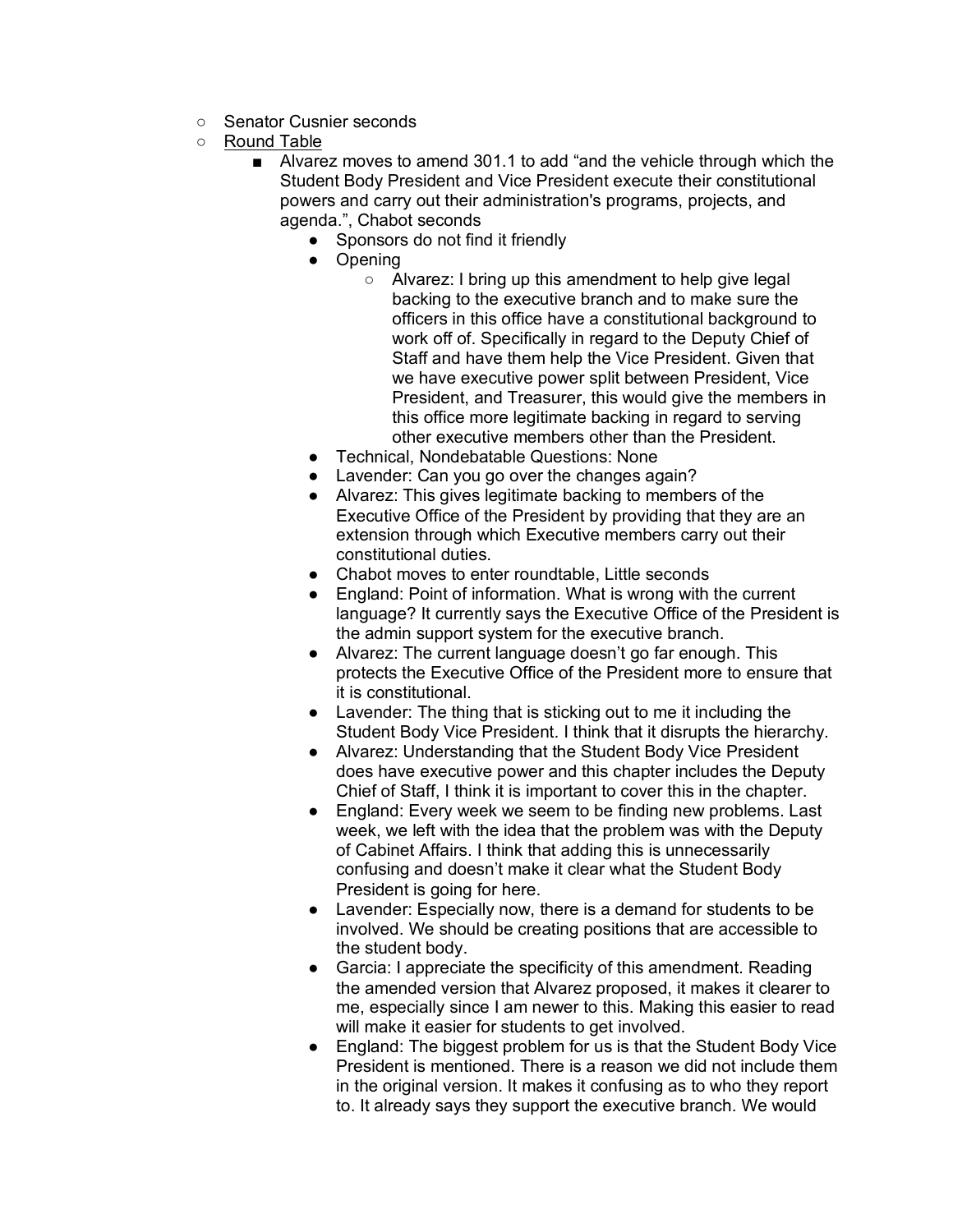be friendly to adding this if the Student Body Vice President is removed.

- Garcia: Alvarez mentioned earlier that the Student Body Vice President has executive powers. If they are not specifically mentioned, does that change what powers they have?
- Alvarez: Language of the executive branch has the implication of all three, so it would not remove powers.
- Alvarez: Would the sponsors be supportive of me withdrawing this amendment and reintroducing to include all three of exec?
- Lavender: From my understanding, the Chief of Staff reports directly to the Student Body President. We want to keep the hierarchy of reporting to the Student Body President. It is more realistic for them to report in that way
- England: The Chief of Staff reports directly to the Student Body President and is technically the head of the Executive Office of the President since the big three are not technically apart of it. To us, including the other three makes it confusing as to who they report to
- Alvarez: Understanding that the Deputy Chief of Staff serves the Student Body Vice President, it seems disrespectful not to include the Student Body Vice President since they coordinate a lot with the Executive Office of the President. They seem to be an important part of this amendment and should be included in this.
- England: The Student Body Vice President is one of the people who contributed to this bill and ok with this version. Not mentioning them does not take away from their authority. The Executive Office of the President contains the positions that support the Student Body Vice President but the report to the Student Body President. There is no need to mention them in the Executive Office of the President.
- Garcia: In the bill, it doesn't state that the Executive Office of the President reports to the Student Body Vice President. Mentioning them in the bill doesn't change who they report to. I don't see it allowing the Student Body Vice President to supersede the Student Body President.
- England: Student Body President Levin would like to speak and add his thoughts.
- Little moves for a non-senator to speak, Cusnier seconds
- Levin: I agree that it does bring confusion. If you look at section a and b of Chief of Staff it would take away any thought that the Executive Office of the President does not report to the Student Body President. This is strictly a hierarchy message to keep order and direction from Student Body President. I think the way that it is written right now is best to avoid confusion.
- Little moves to call to question, Cusnier seconds
- Closing:
	- Alvarez: This had nothing to do with the function or form of the Executive Office of the President. It is just to cover legal grounds for these members. I wanted to make sure that at the start that we carry forward existing legal language and in the future that they have written aspects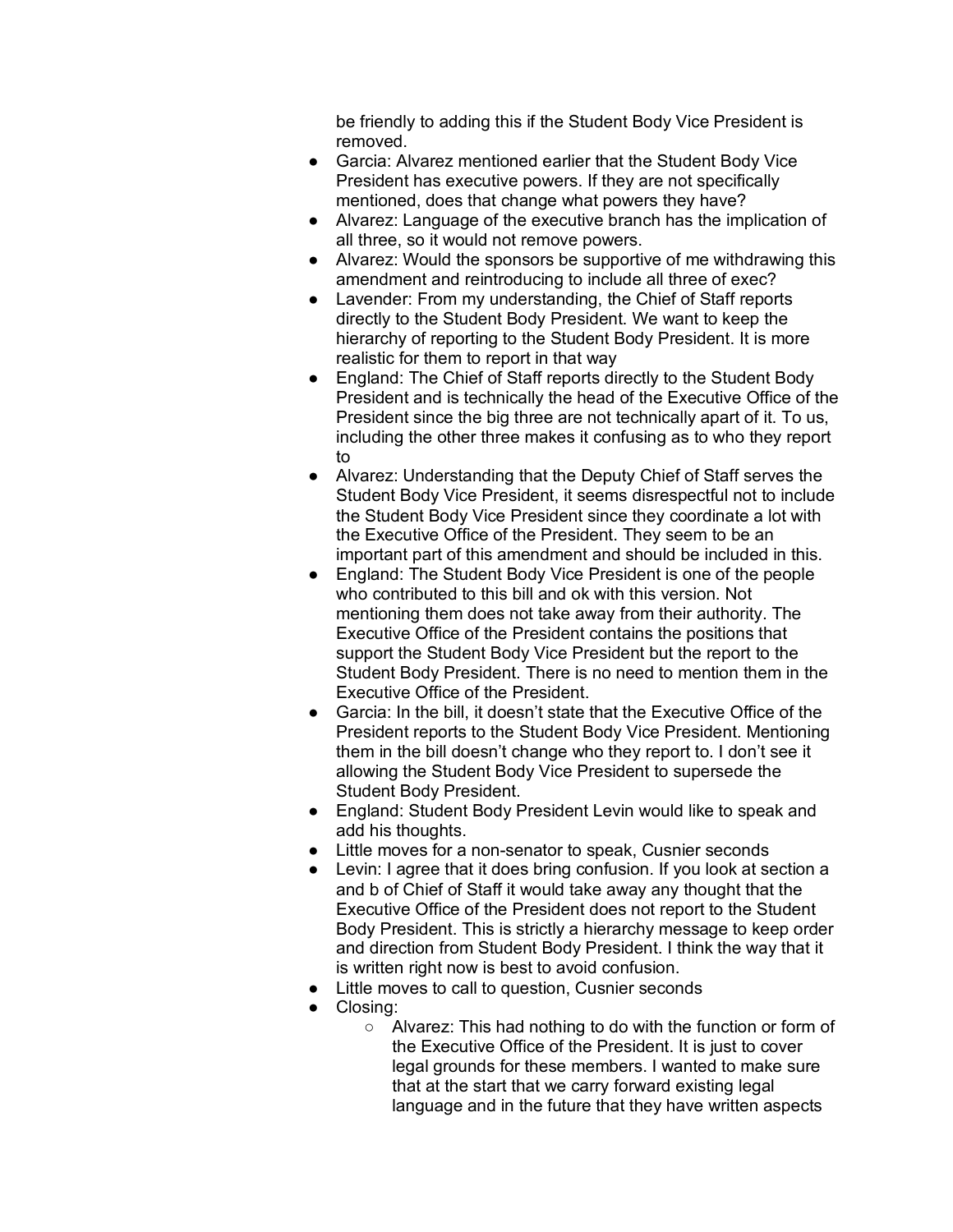in the first paragraph that allow them to expand the office to serve to both Student Body President and Student Body Vice President.

- **Vote** 
	- Y 4 (Garcia, Rossi, Alvarez, Chabot), N 2 (Cusnier, Little), Abstain 0
	- **Amendment passes**
- England: Earlier Senator lavender asked to make an amendment. It is in regards to the Deputy of Cabinet Affairs 302.3B to change "manage and lead" to "manage"
- Alvarez moves to amend to redact 302.4 "Membership" in its entirety, Cusnier seconds
	- Sponsors do not find it friendly
	- Opening: This deletes 302.4 membership. This section starts with a brief definition and states the Student Body President has appointment powers. This is already listed elsewhere in statutes.
	- Technical, Nondebatable Questions: None
	- Cusnier moves to enter roundtable, Little seconds
	- Lavender: I see no problem with this amendment.
	- England: We actually do find it friendly
	- Cusnier calls to question, Little seconds
	- Closing: If they find it friendly we should be good
	- Vote
		- Y 6 (Cusnier, Garcia, Little, Rossi, Alvarez, Chabot), N 0, Abstain 0

### ○ **Amendment passes**

- Alvarez moves to amend 301.1 Chief of Staff F, seconded by Rossi
	- Sponsors find it friendly
- Alvarez moves amend 302.1C, 302.2E, add 302.2E1, and redact the entirety of 302.3, Chabot seconds
	- Sponsors do not find it friendly
	- Opening
		- Alvarez: This is two-fold. One, it is grammatical insurance for the Cabinet. Two, I don't believe that the senate should codify an office that has not previously existed. It should remain an open vessel for future administrations to arrange as they wish. I included a secretary to maintain the sponsors' wishes for this position however I do not believe it is in the best interest of the is committee to codify a position not previously held. There is another line to publish minutes. I want the Executive to be able to function in the best interest of SGA in the future and the enumerated powers to be upheld in a constitutional manner.
	- Technical, Nondebatable: None
	- Garcia moves to enter roundtable, Little seconds
	- England: Point of personal privilege, can the presiding officer read out the statements of the previous attorney general and acting chief justice in full?
	- Alvarez: Point of Order, there is not current Chief Justice to give the opinion of the Supreme Court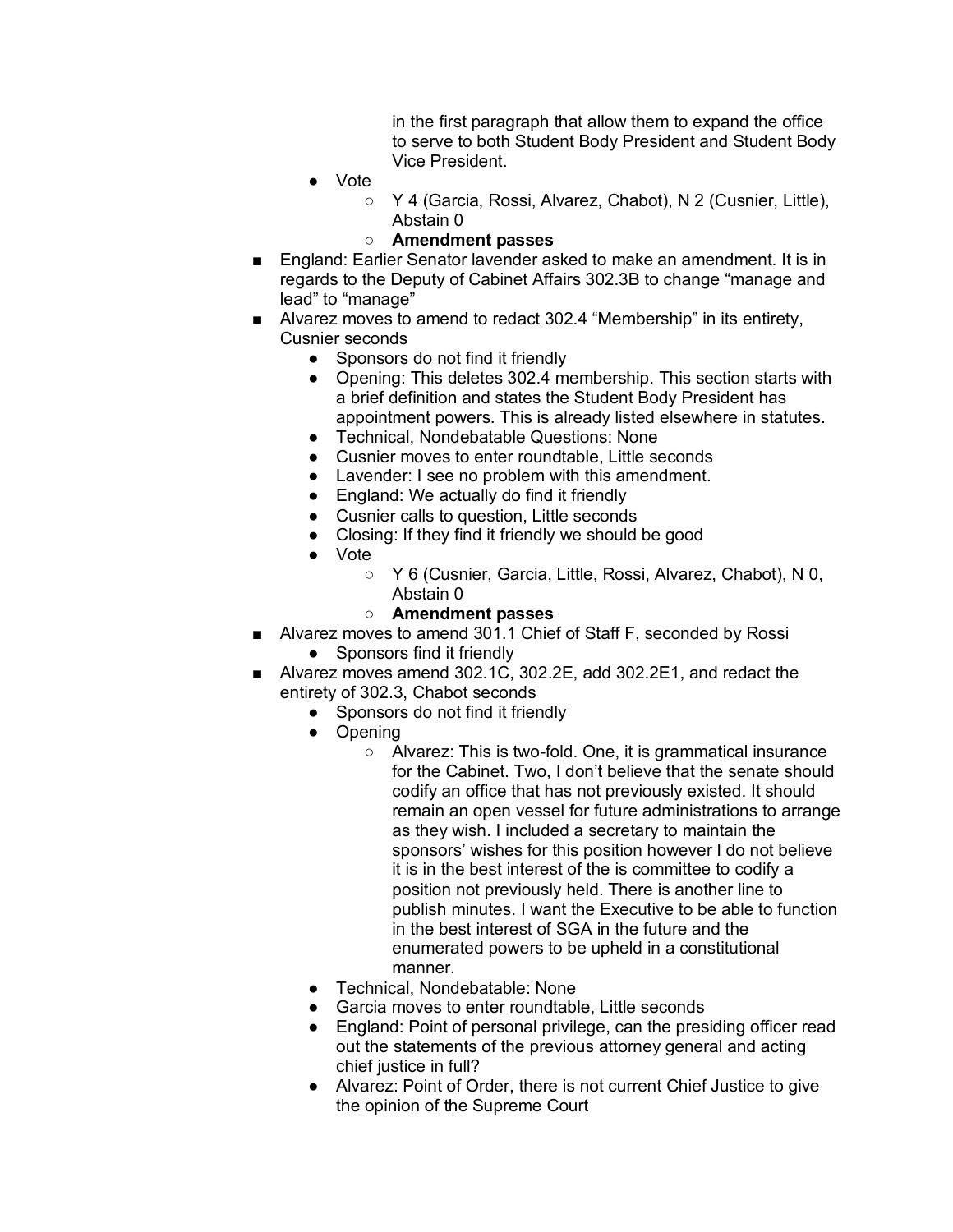- Leckie: Reads the statements
- Alvarez: Point of Order, there is no chief justice and no notice has been given.
- Levin: This name came from Justice Dana Keller. This opinion came from the person that has been appointed by the former chief justice as the interim chief justice. I recommend that these opinions be read as they come from people actually in law school
- Alvarez: The appointment power is only for specific cases not for interim terms where there have not been justices appointed yet. Even if this is the case, the constitution states that the Chief Justice should be appointed by the president upon a complete vacancy. We should not read this statement and continue with debate.
- Leckie: I will err on the side of caution and not read the statement as they have not been confirmed by Senate yet or forwarded
- England: Regardless of whether or not they are in the position, we should hear the opinion of an actual law student
- Leckie: the statement is available to all committee members, but seeing the question of legitimacy, I will not be reading the statement.
- Alvarez: My amendment prevents the codification of a position that has not been previously held. I want the executive branch to currently utilize the person in the position and have included language for the Student Body President and Student Body Vice President to designate a secretary. This section would take out the current language that makes this a statutorily mandated position. I caution members of the committee to consider the effects of putting this in statutes. The language allows for flexibility in the future.
- Chabot: After conversations with Alvarez I have come to the belief that we should not put this into statutes since no one has previously held the position. We should be cautious with putting positions into statutes. The language proposed still allows someone to serve in the capacity the sponsors want but doesn't codify the position.
- Lavender: I think that this should be put into statutes so that students can see what the position is. We need to be consistent in what the students see.
- England: I am a little confused. I have heard tonight that we should clarify and be transparent. This does exactly that. It is clear to the role of this position and the job. We added the Senate Press Secretary position without a test run, so why is it not the same when it comes to this position and others in the executive branch
- Alvarez: All great points. The offices of press secretary are givens and have been used in the past be SGA so it makes sense that it should be in statutes. In terms of transparency for the cabinet, that is already in statutes in the form of a 50-word description of the roles in the executive cabinet so the position is still valid. Press secretaries are a given for transparency but this new position is not equivalent to that. We have the avenues to have these positions without putting it into statutes. If they have questions as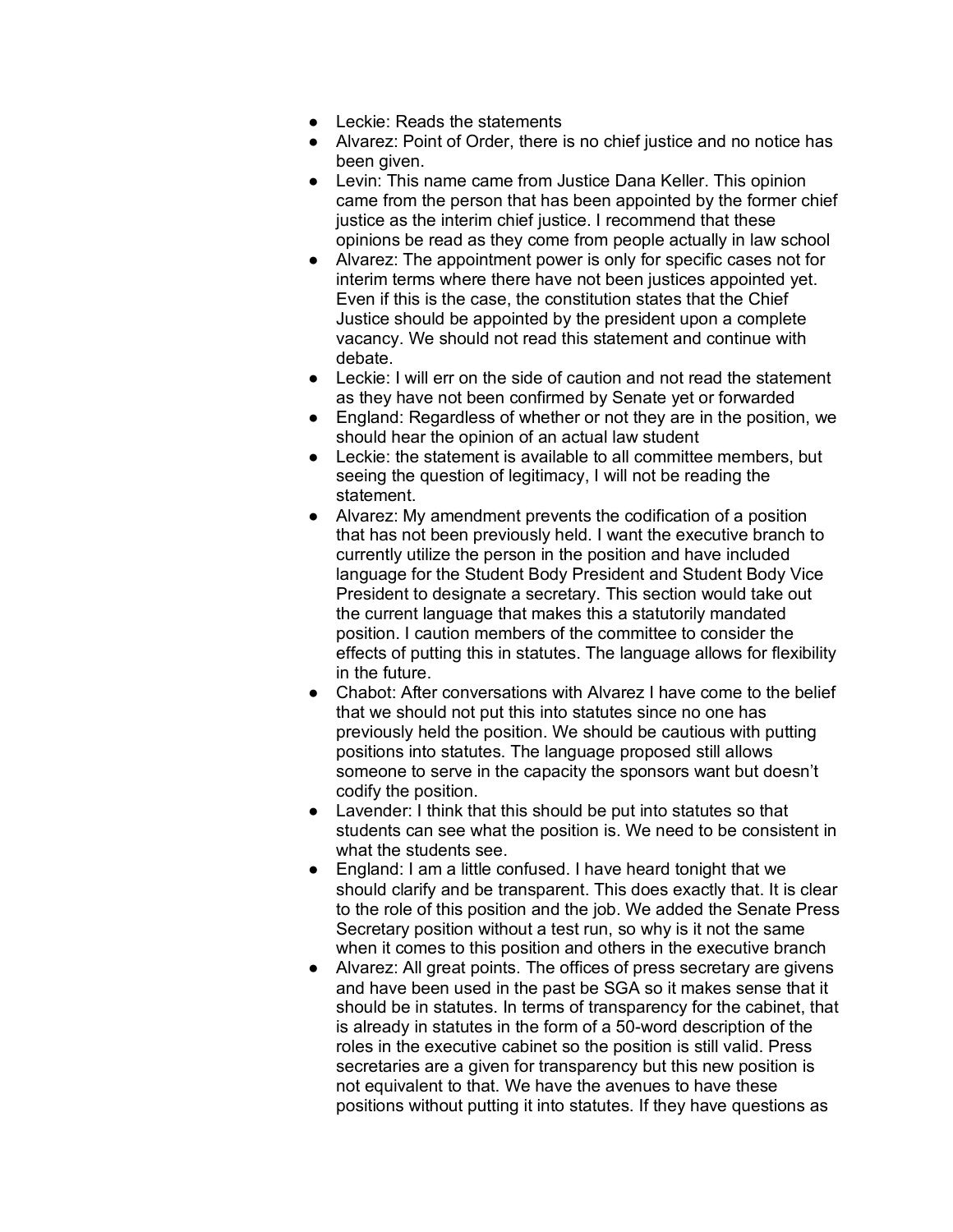to the transparency of these positions, I urge them to read the amendment and to look at the avenues that this position can be made and held.

- Levin: If there is precedent for someone outside of the president to chair the cabinet, look at the Deputy Chief of Staff. If this is a violation then so have the last 10 years. The two questions of last week were whether this position was constitutional and if this position could manage the cabinet. We were asked to get opinions. We did that and got them from people who are in a legitimate position. Those opinions are in favor of this. There needs to be someone to coordinate the cabinet as we have seen. We see in other groups that people in the group can lead that organization. We were here last week and understood the concern and got opinions and they have no issue. Putting it into statutes creates a standard and is needed.
- Alvarez: I appreciate the president's comments but none are relevant to the amendments. The amendment gets rid of the problems altogether and still allows an avenue for this to be done. In terms of precedent, yes the Chief of Staff has done this before and my amendment permits the executive branch to do the work needed today but leaves it open for the future administration to adapt to what is needed for them. I see little issue from the perspective of the executive branch in the current amendments. We need to keep in mind what might be in the future not just today when we write in positions.
- Chabot: In my opinion, we should hesitate in putting a position into statutes with no person previously holding this position.
- England: Rather than thinking about what will happen in the future, we should focus on what is needed now. If the future administrations want to remove this they can. This amendment makes things less clear and more confusing. We wanted to introduce a position that would take over that responsibility that the Deputy Chief of Staff previously held
- Lavender: Let's step back. My opinion is that when we are talking about transparency, we need consistency in the positions that students can hold. I would encourage all of you to think about the perceptions that students will have on this.
- Cusnier moves to call the question, Chabot seconds
- Closing:
	- Alvarez: This amendment allows the current administrations to do what they want, but keeps it open for future administrations.
- Vote:
	- Y 5 (Cusnier, Garcia, Rossi, Alvarez, Chabot), N 0, Abstain  $\Omega$
	- **Amendment passes**
- Alvarez: I Like this bill in its current version. Its good that we are clarifying Chief of Staff, Deputy Chief of Staff, and finally codifying Press Secretary. Appreciates the distinction of the Executive Office of the President and Cabinet. As former IA, I like that we are finally able to make these positions more clear. I applaud Senator Lavender and England for their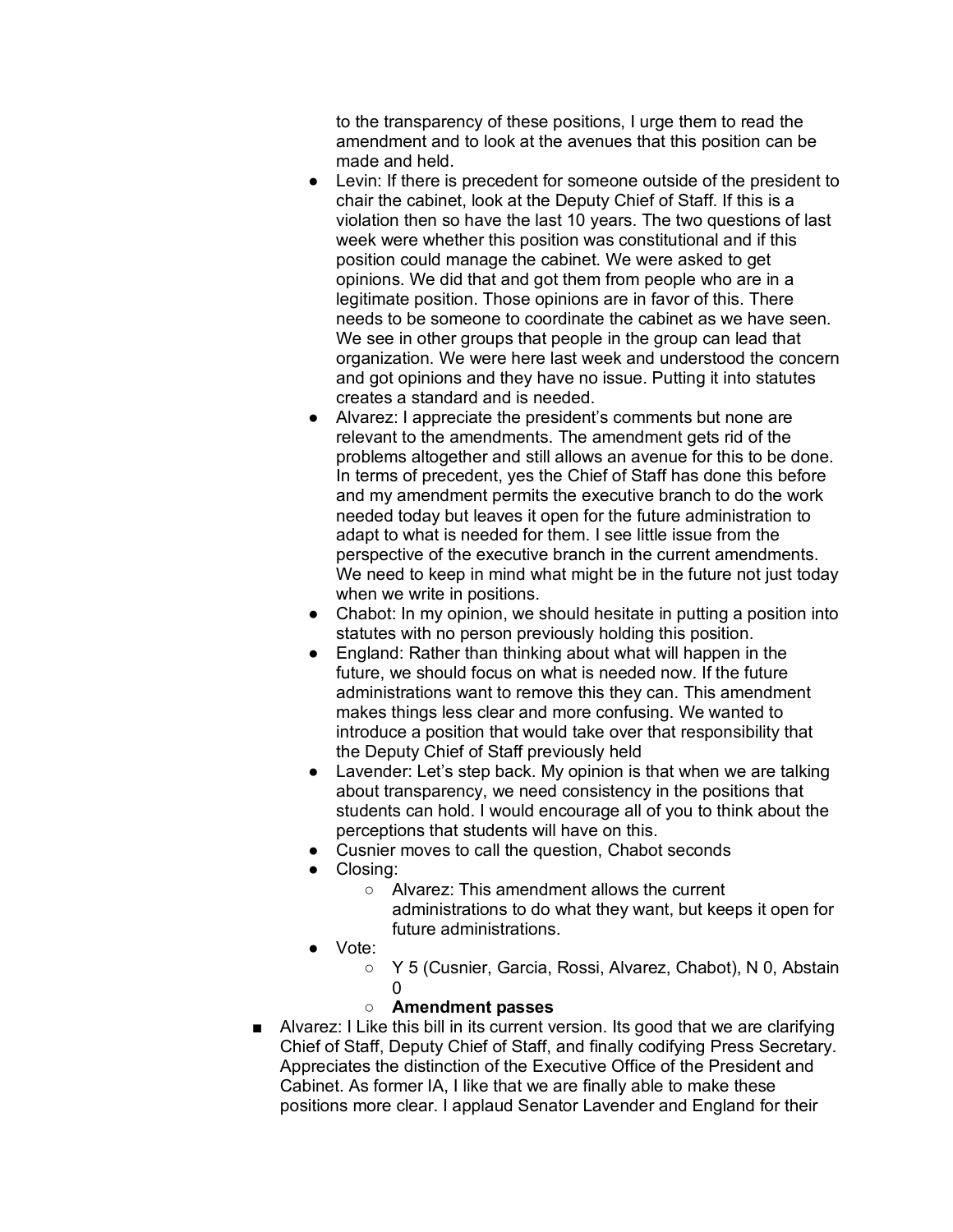resilience and taking criticism in a positive way. I will proudly be voting yes on this bill. I was coming from a place of care in these amendments and like this bill

- Senator Chabot moves to call the question
- Senator Alvarez seconds
- Closing: Lavender I know that this has been in committee for a while so I want to thank all of you, especially Chair Leckie
- Vote
	- Y 5(Cusnier, Garcia, Rossi, Alvarez, Chabot), N 0, Abstain 0
- Bill **RESULT**

# ■ **PASSED**

- **Leckie relinquishes chair to Chabot**
- **Bill 85** Sponsored by Senator Leckie (P) and Senators Adamyk, Porter, Murcia, Kilinc, Martin, Little (CO) - to define the powers and duties of the Office of the Student Body Attorney General
	- Opening Statement
		- Leckie: I have some amendments that Cusnier will propose and would like to add Alvarez as a cosponsor.
	- Technical, Non-Debatable
		- None
	- Senator Cusnier moves to enter Round Table Discussion
	- Senator Alvarez seconds
	- Round Table
		- Cusnier moves to amend the bill at statute 300.6 F, Leckie seconds, No objections
			- Sponsor finds it friendly
		- Cusnier moves to remove section 300.6 F1A, Leckie seconds
			- Sponsor finds it friendly
		- Cusnier moves to amend 300.7 B, Leckie seconds, no objections ● Sponsor finds it friendly.
		- Cusnier moves to amend 300.7 I, Leckie seconds, no objections • Sponsor finds it friendly
		- Cusnier moves to add Alvarez as a primary, Alvarez seconds
			- Sponsor finds it friendly
	- Senator Cusnier moves to call the question
	- Senator Leckie seconds
	- $\circ$  Closing: Alvarez As a parliamentarian and now as a senator, I am glad to see this move from the 71st senate to now and we appreciate Cusnier making the amendments viable. I hope the committee members made sure to check and ask enough questions to ensure this is as good of a bill as we think it is.
	- Vote
		- Y 5(Cusnier, Alvarez, Rossi, Leckie, Garcia), N 0, Abstain 0
	- Bill **RESULT**
		- **PASSED**
- **Chabot relinquishes chair back to Leckie**

### **New Business:**

- **Discussion on Interviews and Appointments**
	- List of possible violations
		- Multiple candidates were asked to sing in their interview and felt compelled to do so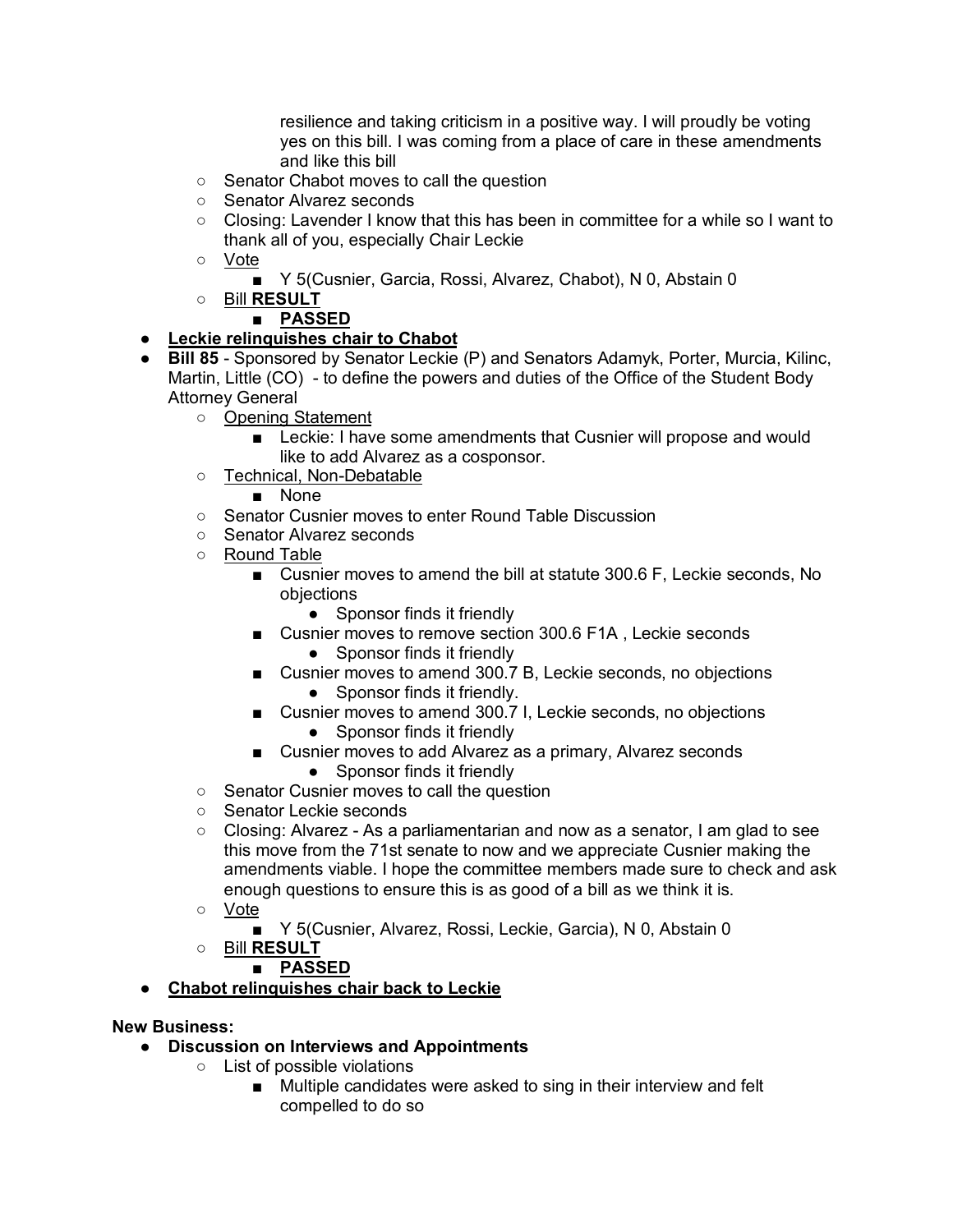- Candidate was forwarded for Arts and Sciences seat
	- Seat was wrongly advertised under Applied Studies during the application period
	- Forwarded a candidate before this mistake was rectified
	- Candidate was confirmed
- Candidate was forwarded for a class council position
	- Application was for a bureau board member
	- Forwarding Letter states that there were at least 4 other applicants for the position
- Candidate was forwarded for one position within a class council
	- Application was for a different position
	- Forwarding Letter states that there were at least 2 other applicants
- Candidate was forwarded for a Secretary position when they originally applied for a different position
	- Was also asked to sing during their interview
- Candidate was called at 10 pm and asked to verify info
	- Was then called again to do an interview without any notification beforehand
- Candidate A applied with Candidate B (at the same time)
	- Originally applied for arts and science seat and didn't get an interview
	- Candidate A applied at the same time as Candidate B and received an interview
	- Candidate B never received an interview after multiple applications
- Candidate never received an interview
	- Was forwarded and then confirmed to a summer senate seat
- Multiple candidates have reported less than one-minute phone calls that constituted their interview
- Candidates were contacted without notice for interviews over the phone
- Summary of discussion: We will not make assumptions. We want to look into what may be happening. We should listen to our constituents and we owe it to them to look into this. We should hold everyone accountable but understand that this may be a mistake.
- What will this process look like: We will have people come in to testify on their experiences and we will ask them if they have evidence. Then we would most likely ask the executive branch to come in to figure out what is happening. Then we will decide on an action, if any, from there.
- Options: 1. Do nothing, 2. Do hearings, 3. Launch an investigation according to Chapter 406
- Alvarez moves to launch an investigation pursuant to chapter 406, Rossi seconds
- Vote to initiate investigative board to examine irregularities of interviews for Summer Senators and Executive Cabinet Officials
	- Alvarez- Yav
	- Chabot- Yay
	- Cusnier- Yay
	- Garcia- Abstain
	- Rossi- Yav

#### **Unfinished Business:** None